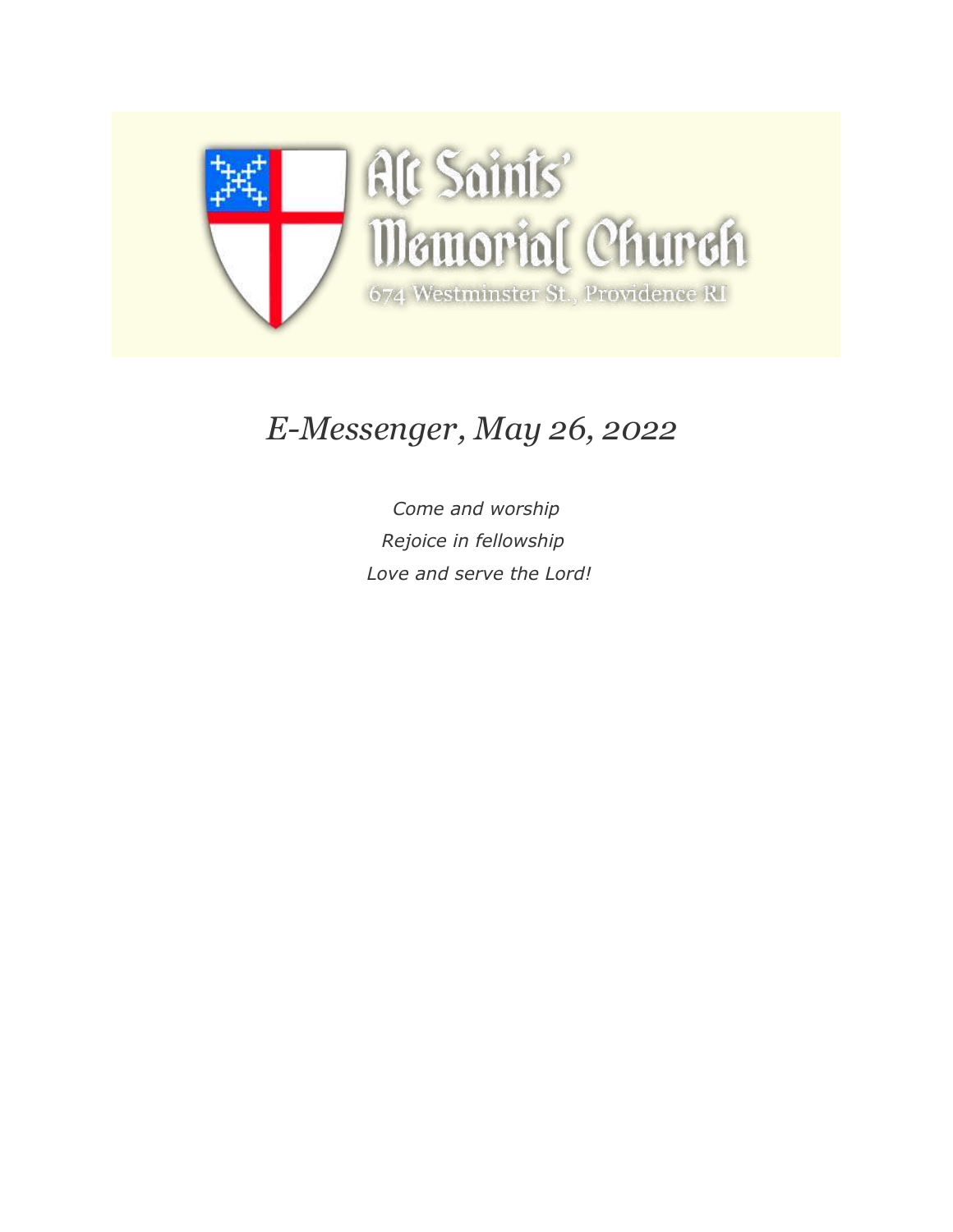

Dear All Saints' Family,

Today we mark Ascension Day - Christ *ascended far above all heavens that he might fill all things* as we pray in the collect for today. This is our faith: Christ fills all things, abiding with us on earth and in the heavens, eternally through all time *in glory everlasting*. Christ is here among us weeping with us, sharing our aching heart for the terrible loss of lives in Uvalde, Texas; Christ greeting those precious children and their teachers with loving arms in heaven.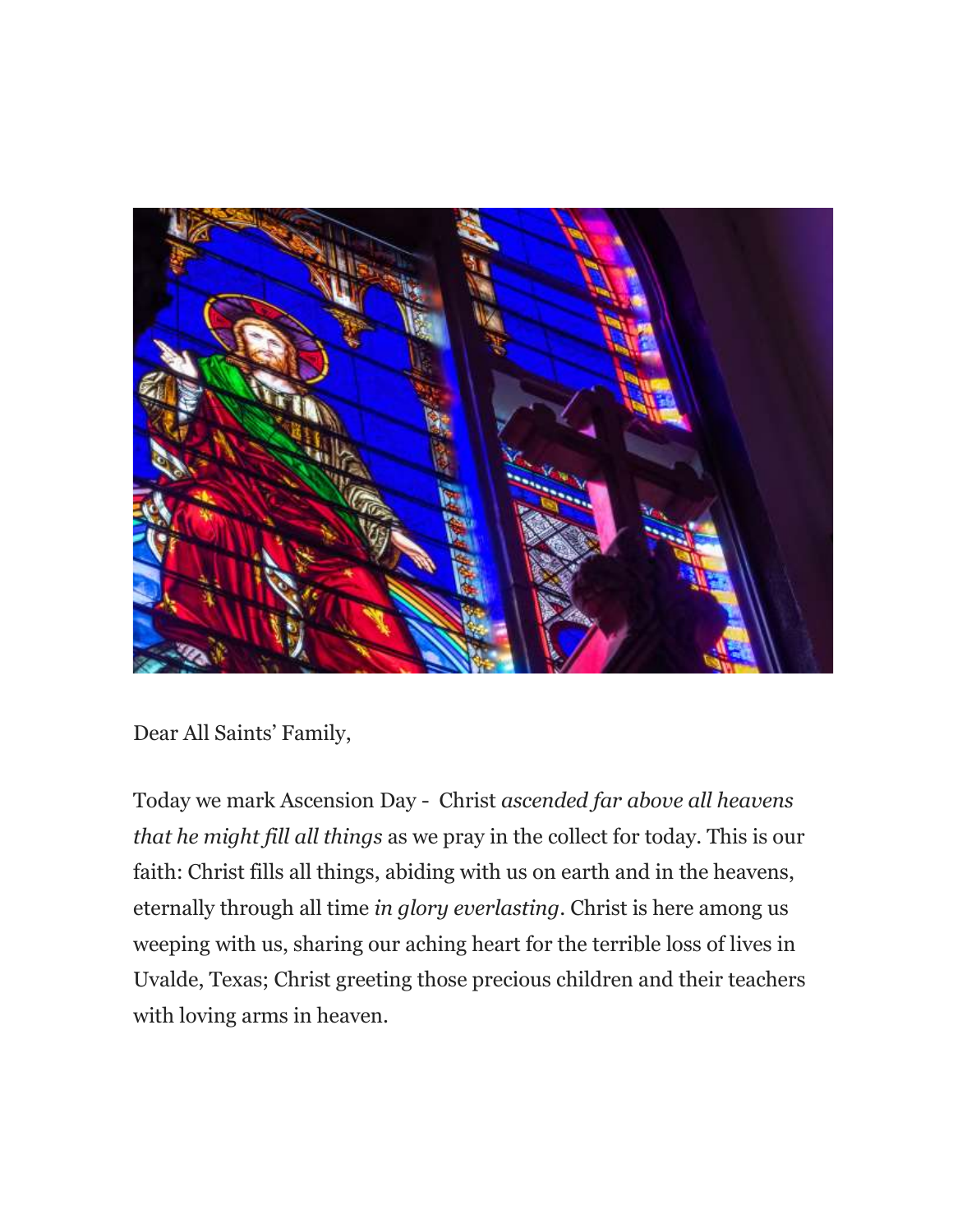*Almighty God, whose blessed Son our Savior Jesus Christ ascended far above all heavens that he might fill all things: Mercifully give us faith to perceive that, according to his promise, he abides with his Church on earth, even to the end of the ages; through Jesus Christ our Lord, who lives and reigns with you and the Holy Spirit, one God, in glory everlasting. Amen.*

As witnesses of this unbearable violence in our communities we want to know why - why this heartbreaking violence is allowed to happen to innocent people.

Our faith requires us at times to carry on without answers trusting in God's promises of loving presence, mercy, and life eternal. Like the people of Israel in the wilderness in *Exodus.* Like the disciples gathered in the locked room after Jesus' crucifixion. Like the disciples who followed Jesus to Bethany and witnessed Jesus' ascension.

When the disciples returned to Jerusalem from Bethany they went back to the upstairs room where they had been staying since Jesus had been crucified. This small community of Jesus' followers joined together, "*constantly devoting themselves to pra*yer (Acts 1:14)."

Let us pray together as a congregation, remembering the people of Uvalde and Buffalo and all those who have died from gun violence: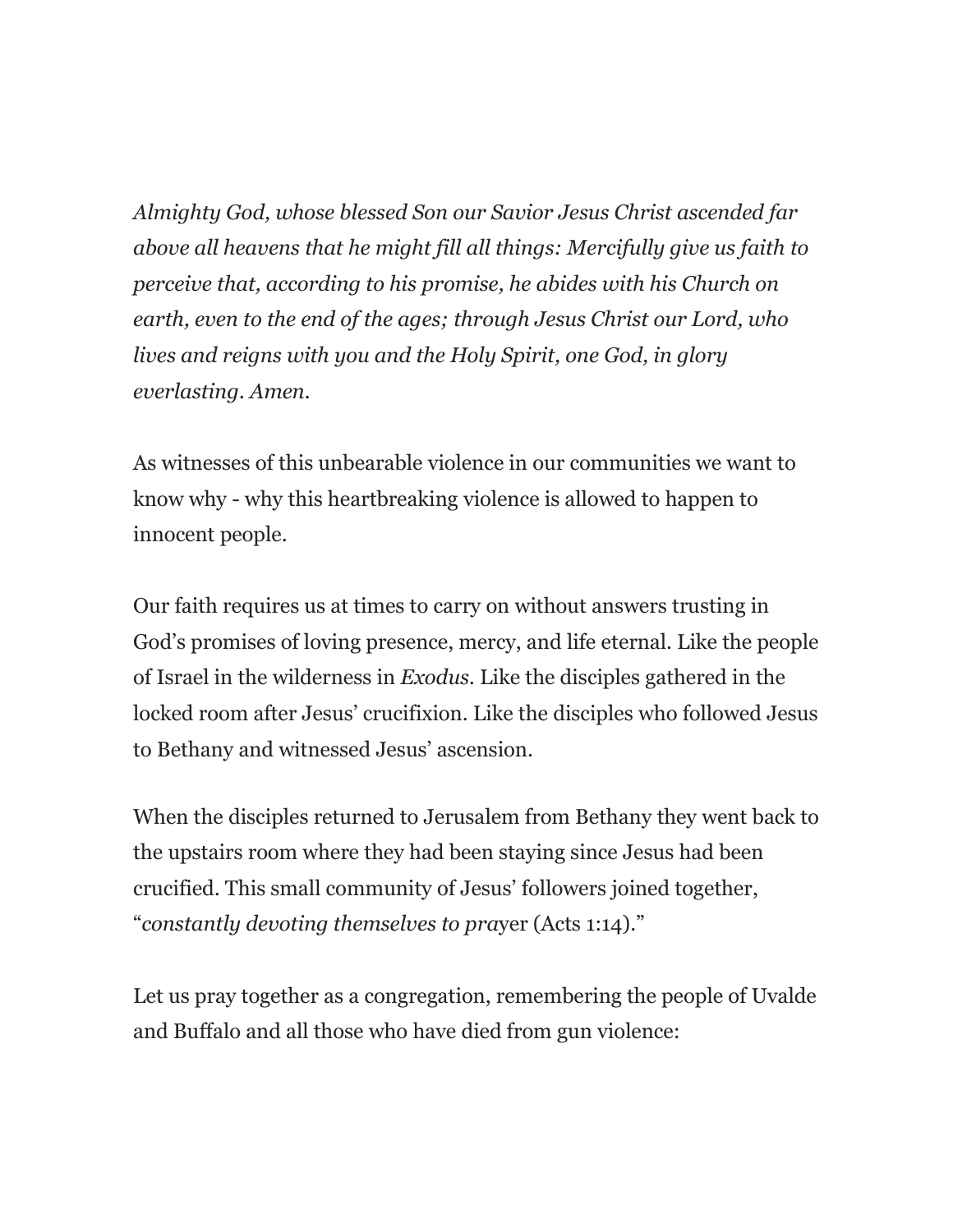God, our hearts are broken with pain at the senseless deaths caused by gun violence. Families mourn, children live in fear, and some in our nation respond by arming themselves with more guns with greater capacity to end life. Our disconnection and alienation has caused some to turn to guns for protection and safety. We ask that you touch our hearts with your love, heal our brokenness, and turn us away from violence toward peace. Help us to transform our own hearts and to seek peaceful ways of resolving our differences. Let our hands reach out and connect with those who feel alone, those who live in fear, and those suffering from mental illness. Let our voices be raised asking our legislators to enact gun laws to protect all in our society, especially those most vulnerable. Let our pens write messages demanding change while also scripting words of hope and transformation. We ask this in the name of the God who desires that we live together in peace. *Amen* ( A prayer from the *Sisters of Mercy).*

One of the many joys of serving at All Saints' is our adult faith formation program. This month as our Faith Inquirers group finishes up reading *Exodus,* we have been graced with reflections from the participants. Today, Becky Silliman offers her musings on *Exodus:*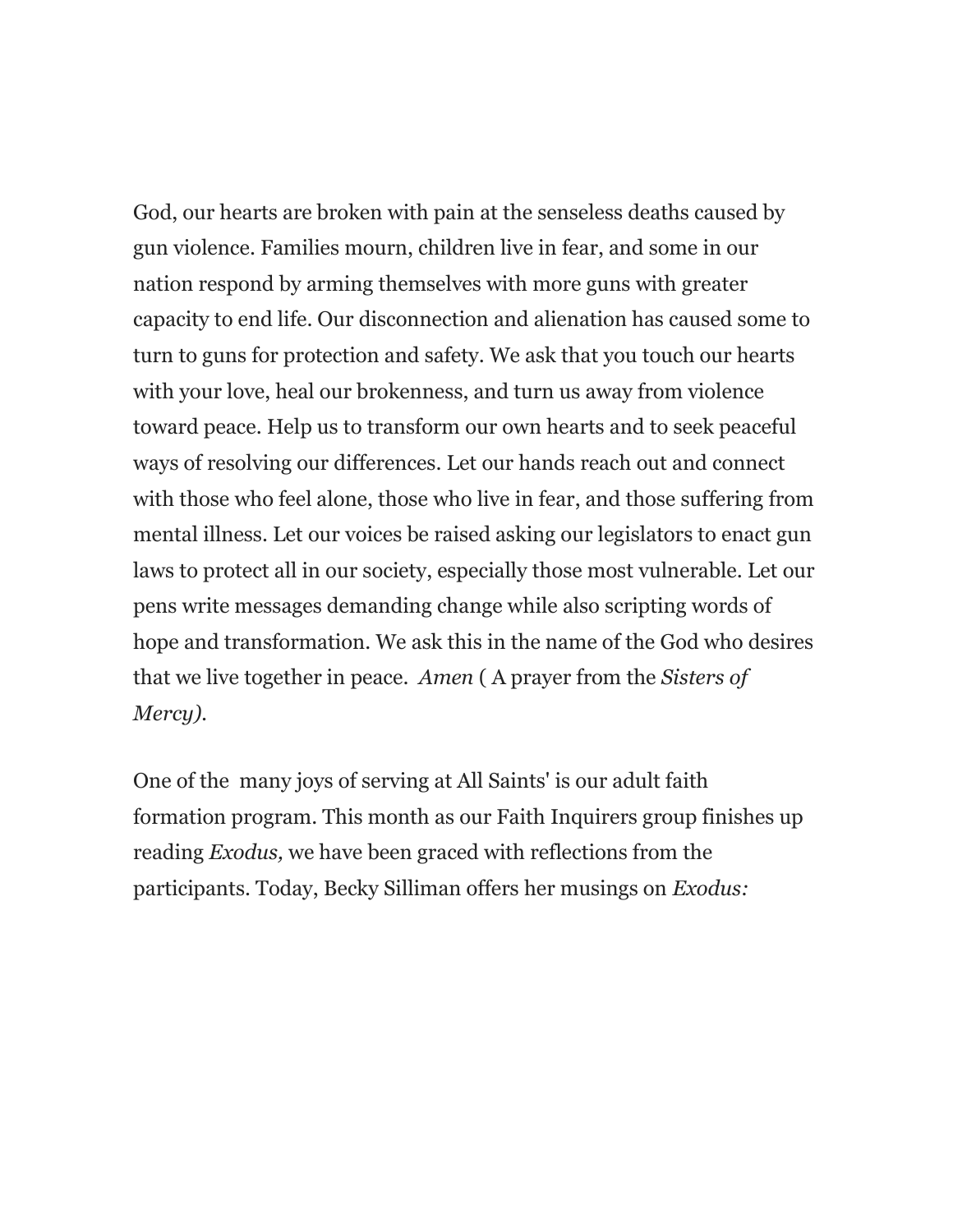



**That I May Dwell Among Them**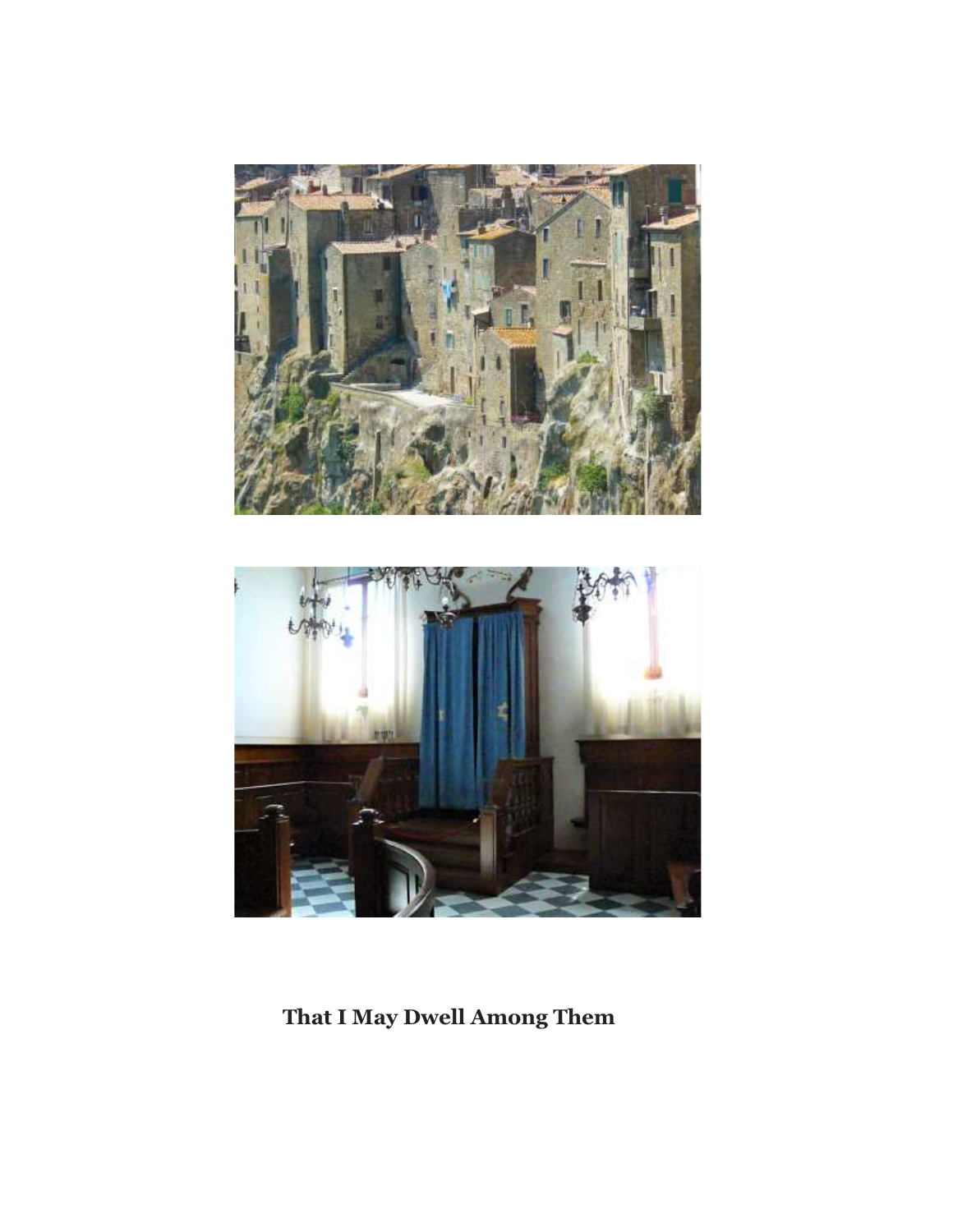My understanding and appreciation of our Jewish faith and cultural origins has been deepened by Jewish friends; books read; visits in Europe to synagogues, concentration camps, the Jewish ghettos of Krakow, Poland and Venice and Pitigliano, Italy; and the recent reading by our Faith Inquirers group of Genesis and Exodus.

"Have them make me a sanctuary, so that I may dwell among them" (Exodus 25:8). So did God instruct Moses, giving him explicit directions on how the Tabernacle and its contents were to be made, of what materials, and who should make them. One of the key components was the Ark of the Covenant, in which the tablets with the Ten Commandments resided. After the Tabernacle was completed and furnished, God entered it and led the Israelites on their journey to the Promised Land.

As we know, their time in the Promised Land was characterized by exiles and all manner of upheavals, dating from the 8th century BC. The most permanent exile occurred after the destruction of the Second Temple in Jerusalem by the Romans in 70 AD, and thus the end of Jerusalem as the symbolic center of Judaism. From that time onward, and particularly during the Middle Ages, Jews increasingly migrated to Europe, North Africa, and the Middle East. The Jews of Europe became divided into the Sephardim of Spain and Portugal (and eventually Italy), and the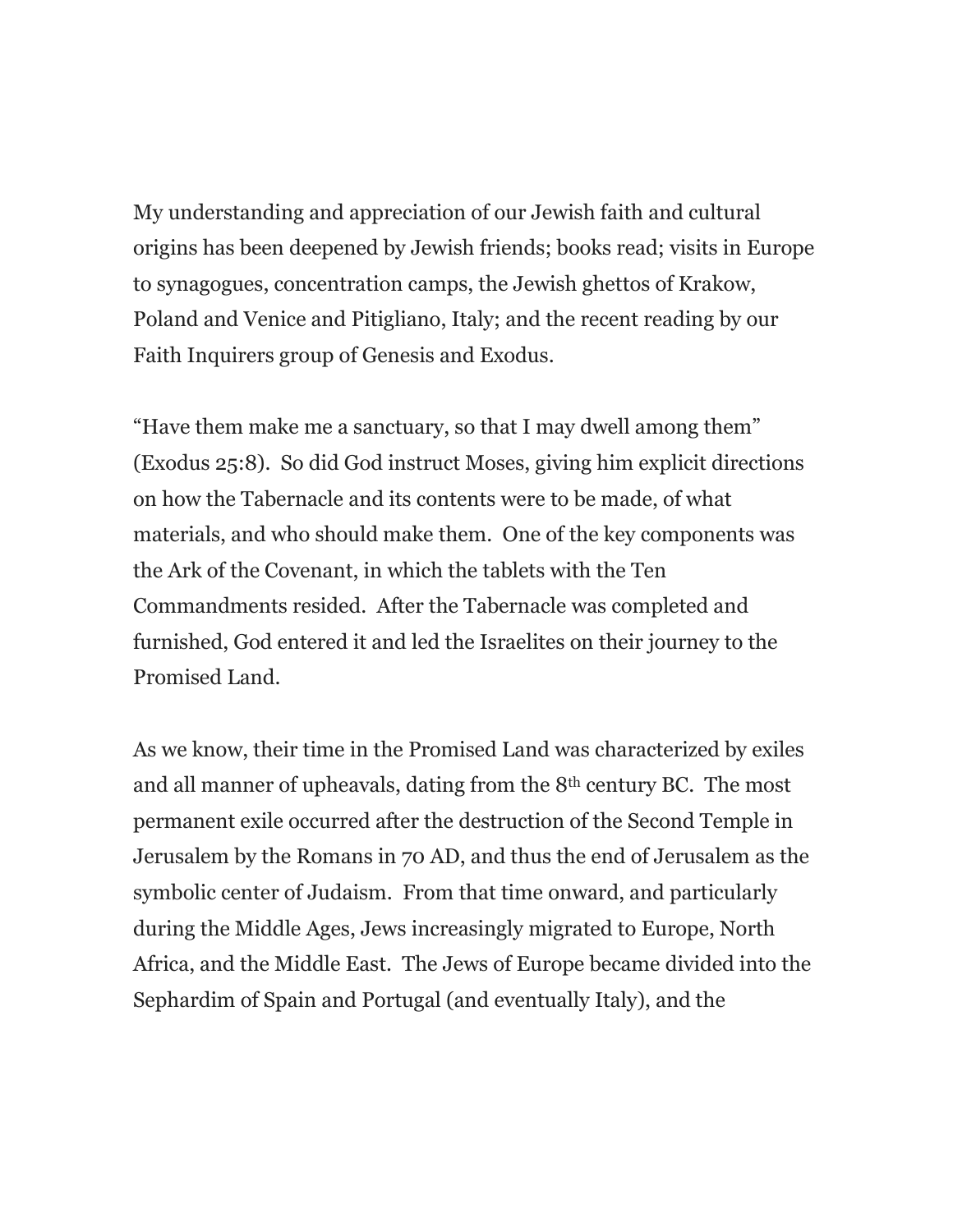Ashkenazim of Northern and Eastern Europe. Much of their migration within those areas was forced by persecution. For example, the Jews of Spain were expelled in 1492 during the Spanish Inquisition, with some fleeing to Italy. Throughout all of their travels the Jewish people took with them their prayers and rituals, and built houses of worship - their synagogues. Synagogues date at least from the 3<sup>rd</sup>century BC and their contents always relate to the Tabernacle described in Exodus. Each has, for example, the Torah Ark, a symbol of the Ark of the Covenant. It is positioned so that those facing it are facing Jerusalem. The Ark is the holiest spot in the synagogue, equivalent to the Holy of Holies, and enclosed by ornate curtains.

Because of continued persecution as well as a desire to preserve their way of life and religion, Jews lived in tight-knit communities set apart from their Christian neighbors. One of these communities was in Pitigliano (pictured left above), a frontier town between Tuscany and Rome where Jews fleeing Rome and Spain settled. In the late 1500s, the forward thinking rulers of that area welcomed Jewish traders and craftsmen to help boost the local economy. There in 1598 they built a synagogue (see Torah Ark in photo right above) and thriving community, the so-called Little Jerusalem, that included a bakery, butcher shop, a communal oven, and a ritual bath. They were carved from the tufa rock, a type of limestone, of which the town was originally built. Unfortunately, as everywhere, the Jewish community here was subject to the whims of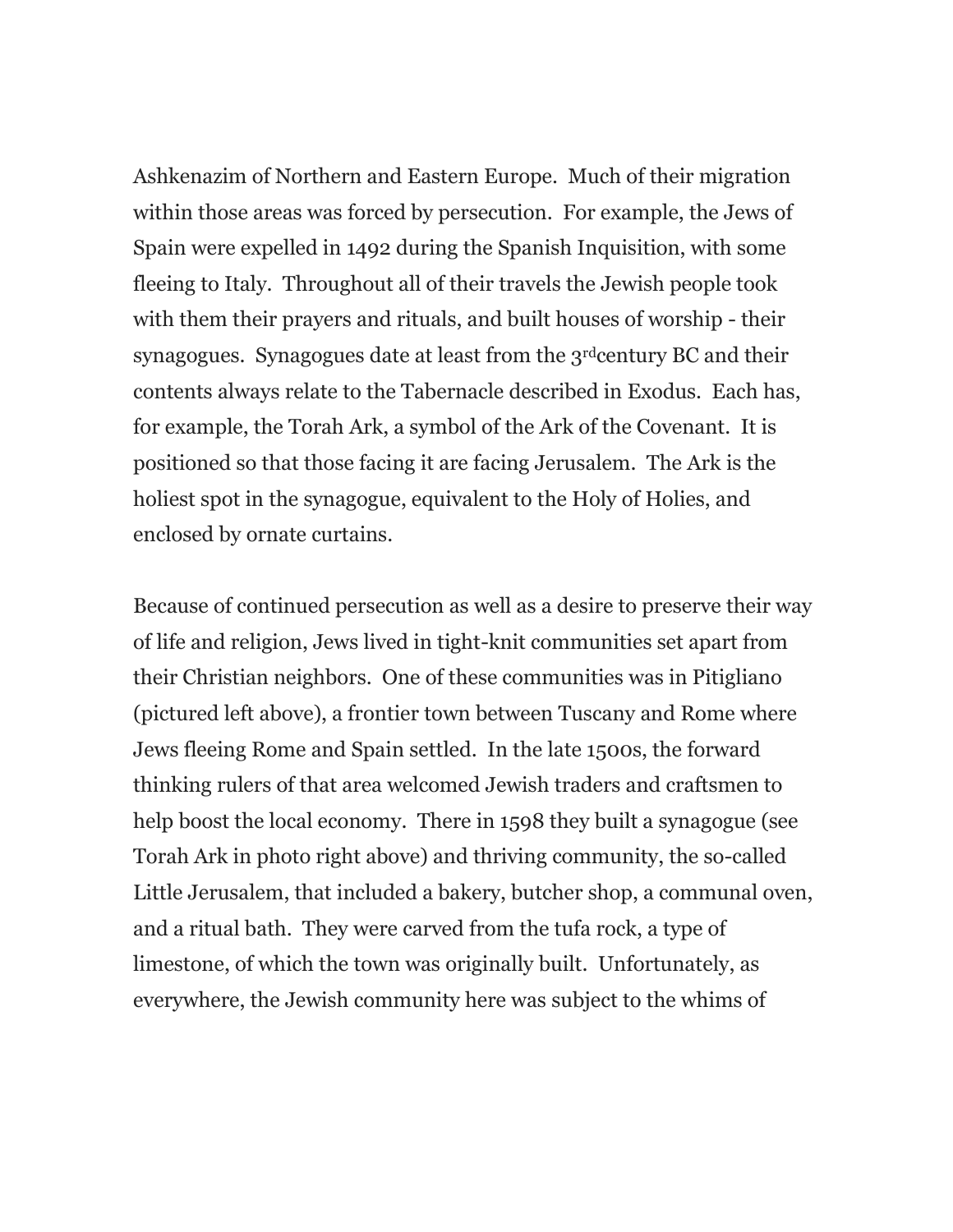future leaders; today only one Jewish person lives in Pitigliano. Yet God's Holy of Holies, given in the instructions to Moses, continues to abide with Jewish believers wherever in the world they live and worship.

 $\sim$  Becky

All are warmly welcome to our Sunday Service of Holy Eucharist:

**Zoom link: Sunday, May 29, 9:30am: [https://us02web.zoom.us/j/85484006164?pwd=ZzAvZVFUM2pKek0rMGVz](https://allsaintsmemorial.us3.list-manage.com/track/click?u=7dd27aa76e5aa692a967a8fe9&id=2d5a7f6049&e=ed2b772c05) [MFFEclFiUT09](https://allsaintsmemorial.us3.list-manage.com/track/click?u=7dd27aa76e5aa692a967a8fe9&id=2d5a7f6049&e=ed2b772c05)** Meeting ID: 854 8400 6164 Password: 674674 **Service Program Link, May 29: [http://www.allsaintsmemorial.org/uploads/1/1/7/4/117437355/](https://allsaintsmemorial.us3.list-manage.com/track/click?u=7dd27aa76e5aa692a967a8fe9&id=2e10a43aad&e=ed2b772c05)**

service bulletin easter vii sunday may 29 2022.pdf

Peace,

Julie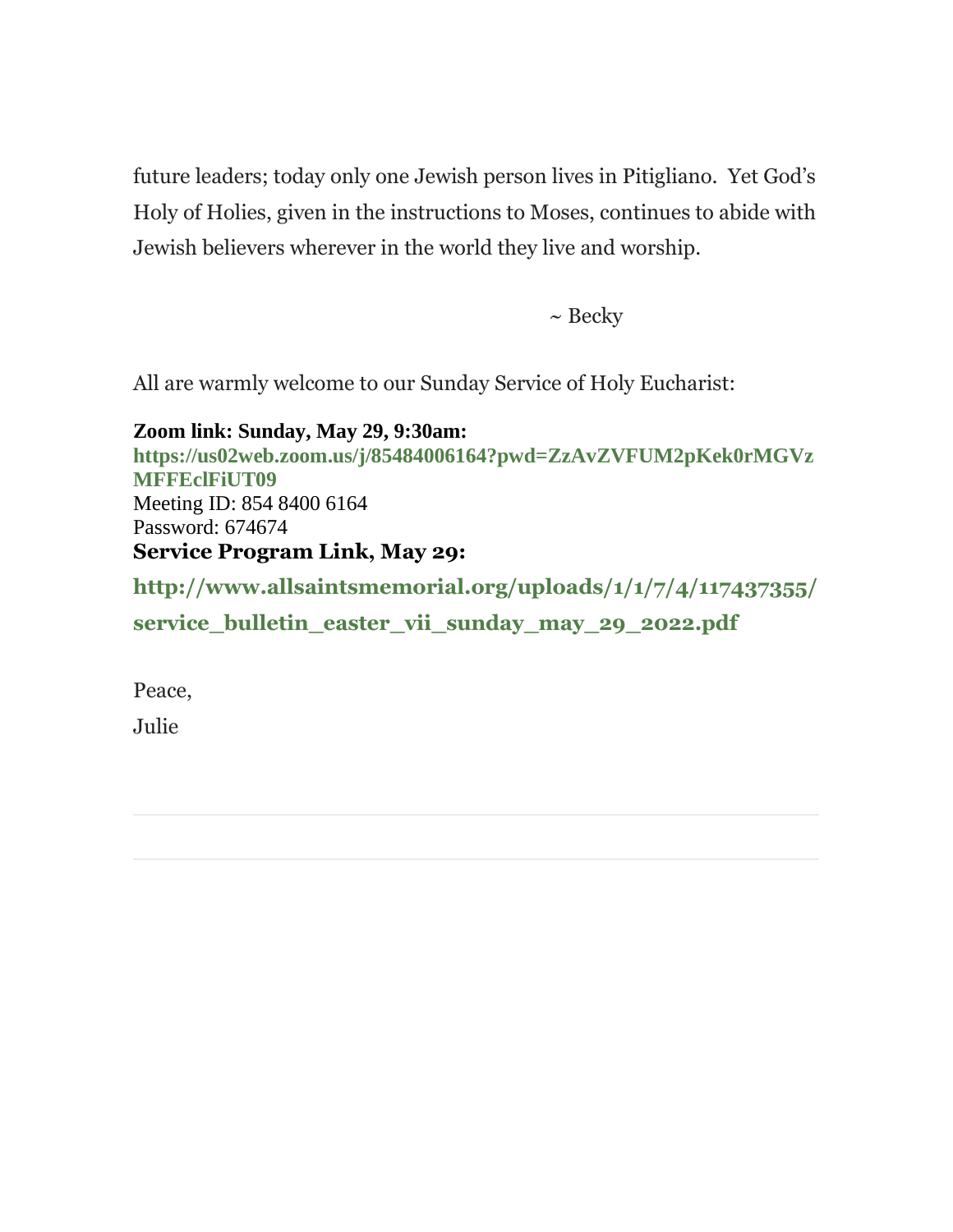

**Healing of Creation Garden Update**

On Saturday, 11 of us gathered to weed and to plant 12 different kinds of native perennials and grasses. We will complete this phase of planting in early June, with the addition of five more perennials and grasses. Soon after, we will have a complete site map so that you can identify the plants and watch them grow (far end of the parking lot). Although we have chosen plants that bloom in the spring, summer, and fall, they may not bloom this year as they get settled. Next year they should be lovely. Our dream is that butterflies, bees, and birds will find them.

As part of our recognition of Rogation Sunday, we gathered after church for a special blessing of the new garden. Finally, All Saints' received a grant from the Creation Care Ministry of the Diocese. These funds, as well as donations, will support the building of rain gardens as well as the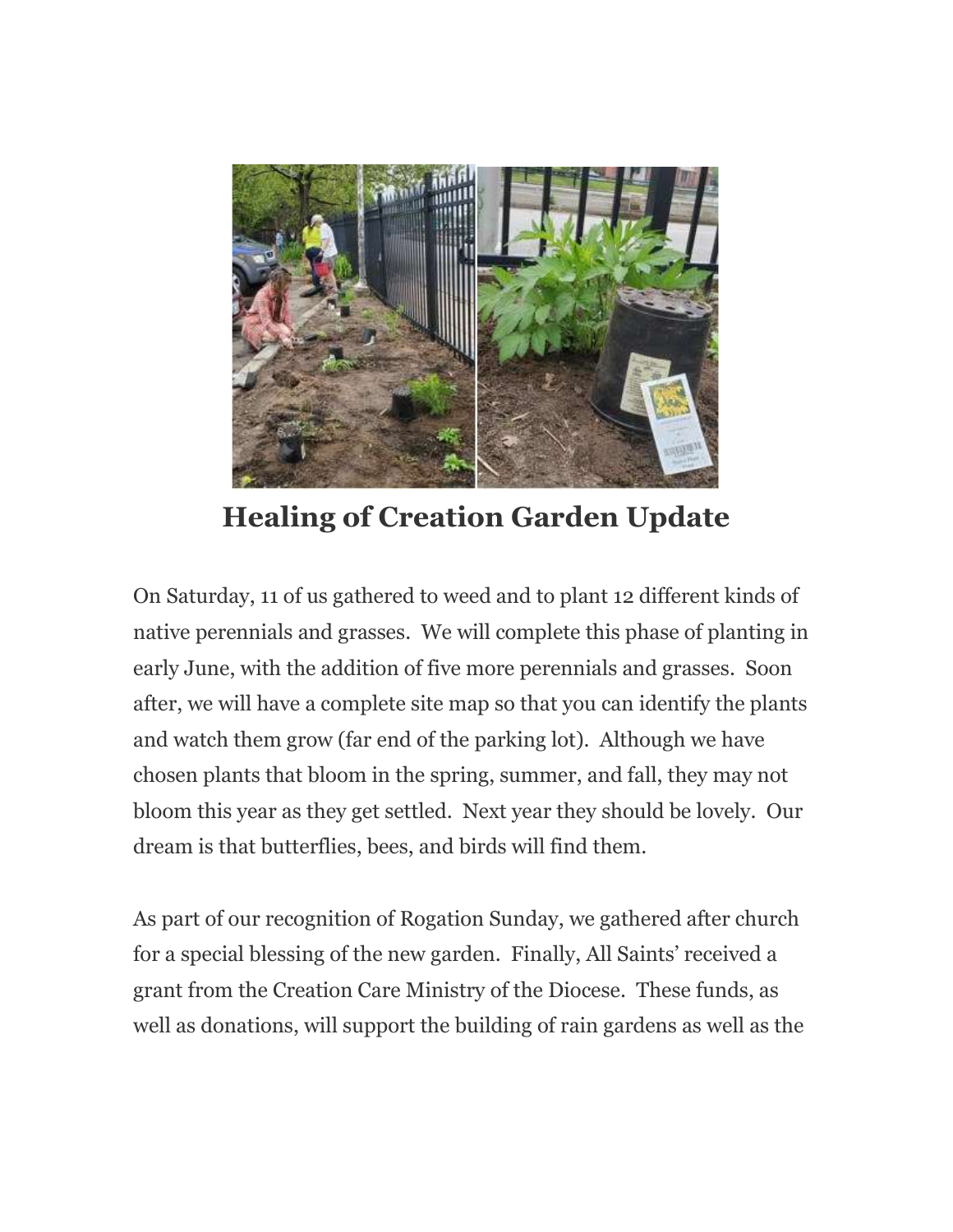removal of non-native shrubs in the fall, paving the way for the planting of more pollinators along the south side of the church and in the courtyard gardens.

The next Churchyard Redesign Work Party is Saturday, June 11th, 9:00- 10:30 am. All are welcome!



**For the Harvest of Lands and Waters**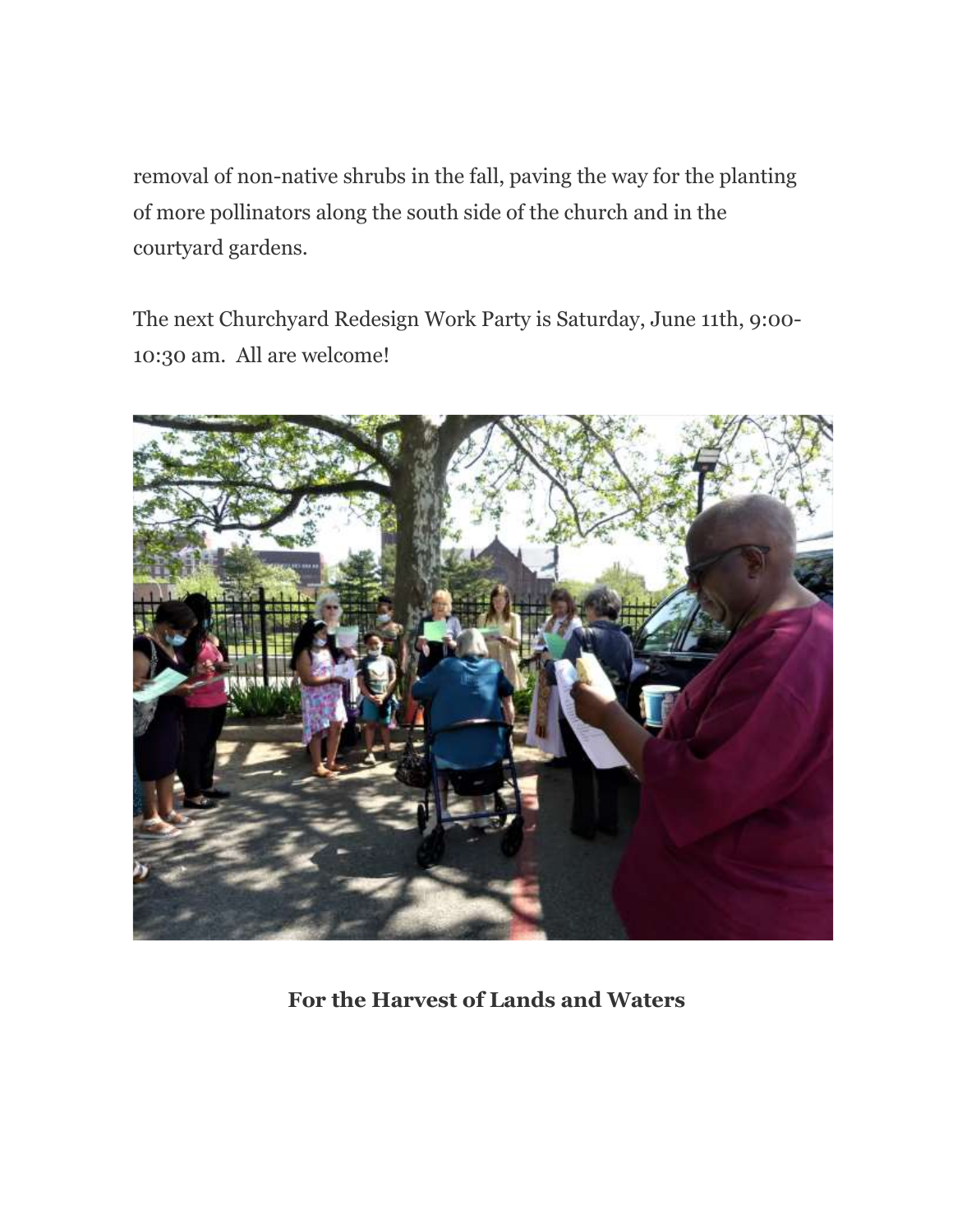*O gracious Lord, you open your hand and fill all living things with plenteousness: Bless the lands and waters, and multiply the harvests of the world; send forth your breath, and renew the face of the earth; show your loving-kindness, that our land may yield its increase; and save us from selfish use of what you provide, that the poor and needy may give thanks to your Name; through Jesus Christ our Lord. Amen* (adapted from p.828, BCP)*.*

# *Wednesday Noonday Prayer and Faith Inquirers Discussion 12:00 - 1:00pm*

Wednesday Noonday Prayer and Faith Inquirers Discussion continues on Wednesday, June 1st..We will discuss Chapters 32-40 in the Book of Exodus. All are welcome to participate.

You may join us on

Zoom: **[https://us02web.zoom.us/j/84955593827?pwd=akNZeTl](https://allsaintsmemorial.us3.list-manage.com/track/click?u=7dd27aa76e5aa692a967a8fe9&id=7607d857c5&e=ed2b772c05) [mSCtTb1BoUU9hcWQrZk5xZz09](https://allsaintsmemorial.us3.list-manage.com/track/click?u=7dd27aa76e5aa692a967a8fe9&id=7607d857c5&e=ed2b772c05)**) or in-person in Rose Hall (12:00pm-1:00pm).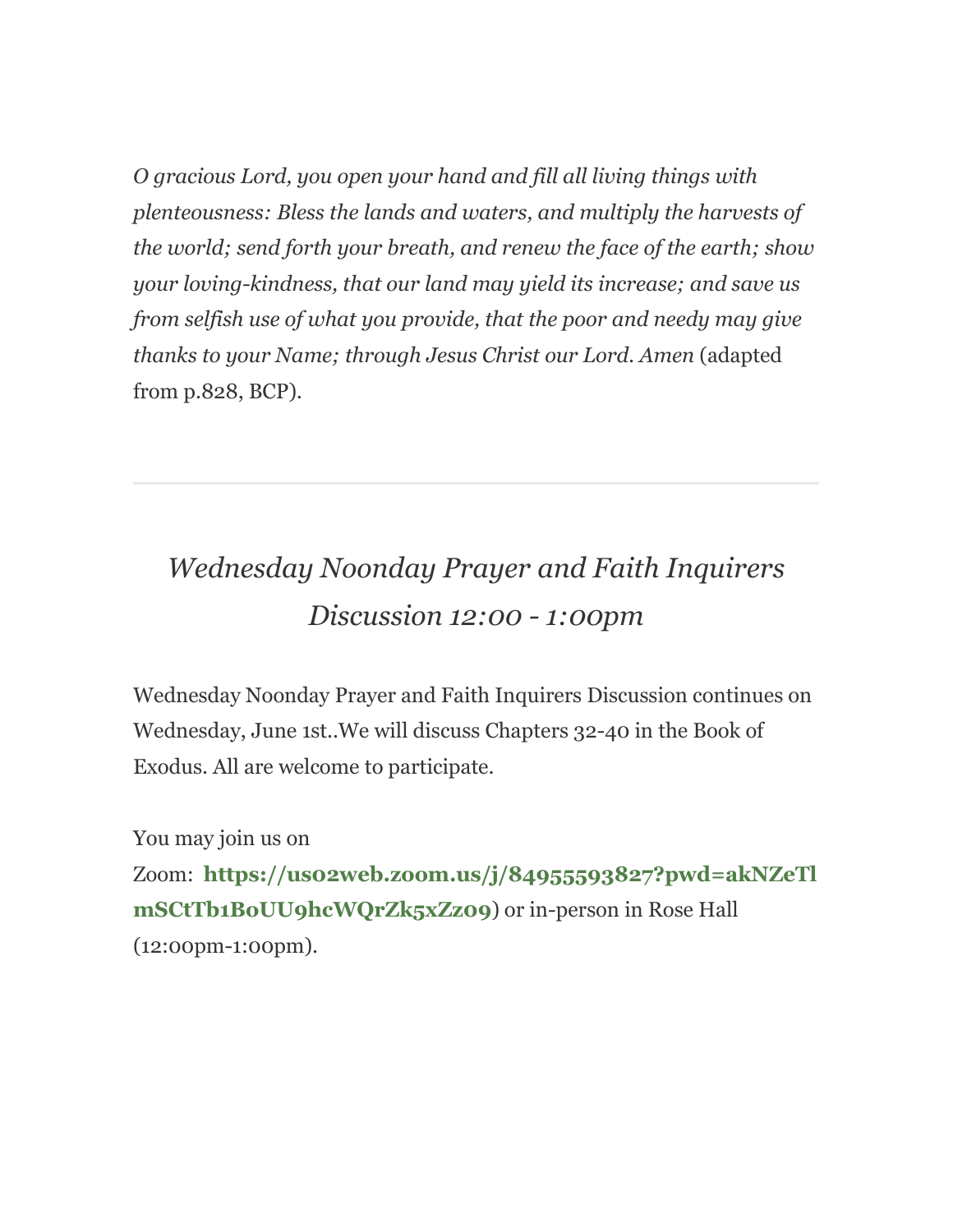*Outreach News*



### **Crossroads Family Center Needs Full Size Sheets**

If you have an extra set of new or gently used full size sheets, please consider donating them to Crossroads Family Center. Please bring the sheets with you to church and Outreach will deliver them to Crossroads Family Center.

**Outreach Food Collection**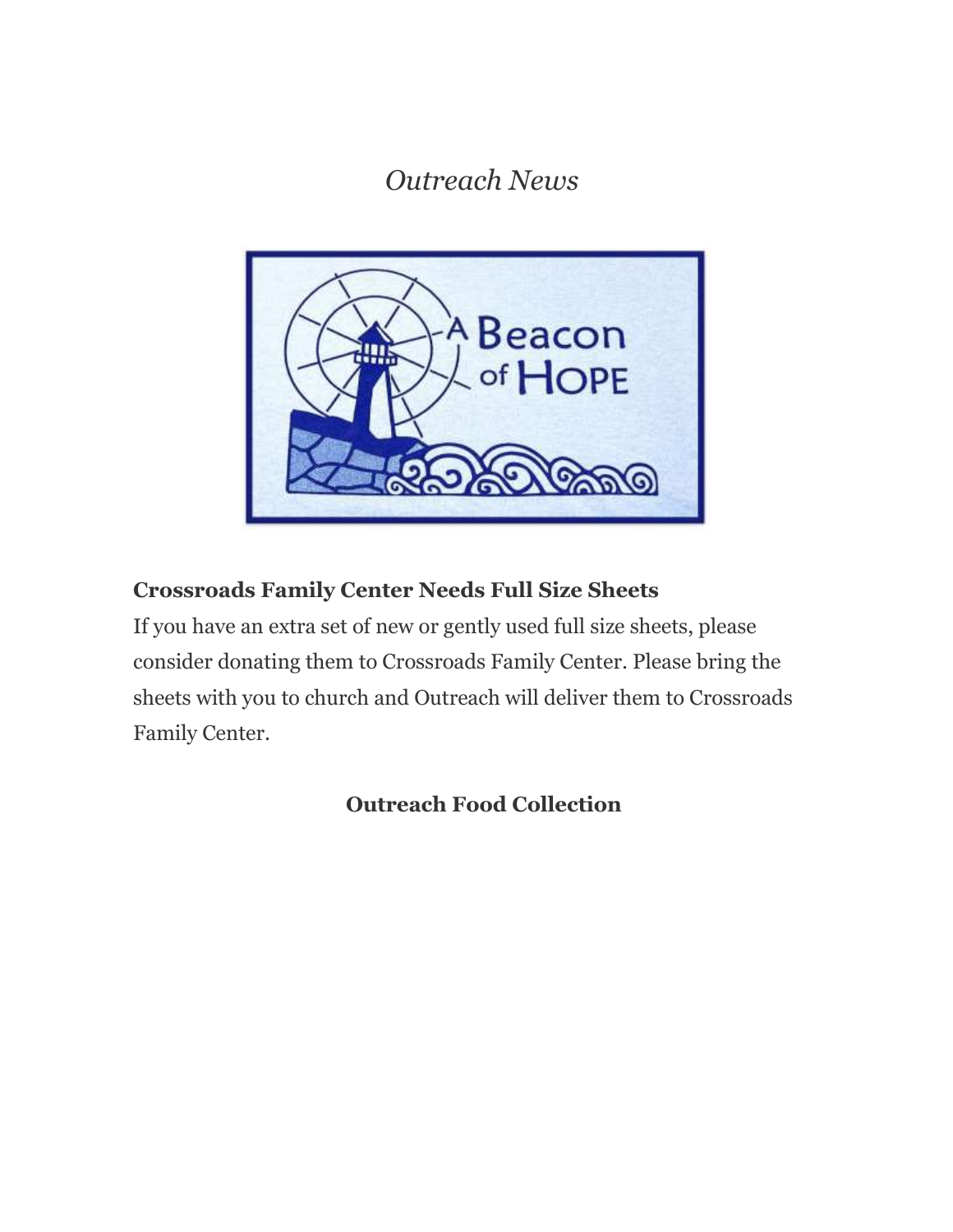

Each week All Saints' collects food to be distributed monthly to food pantries in our area. We welcome donations of any pre-packaged, nonexpired food. Thank you for your generosity!

June: Packaged Rice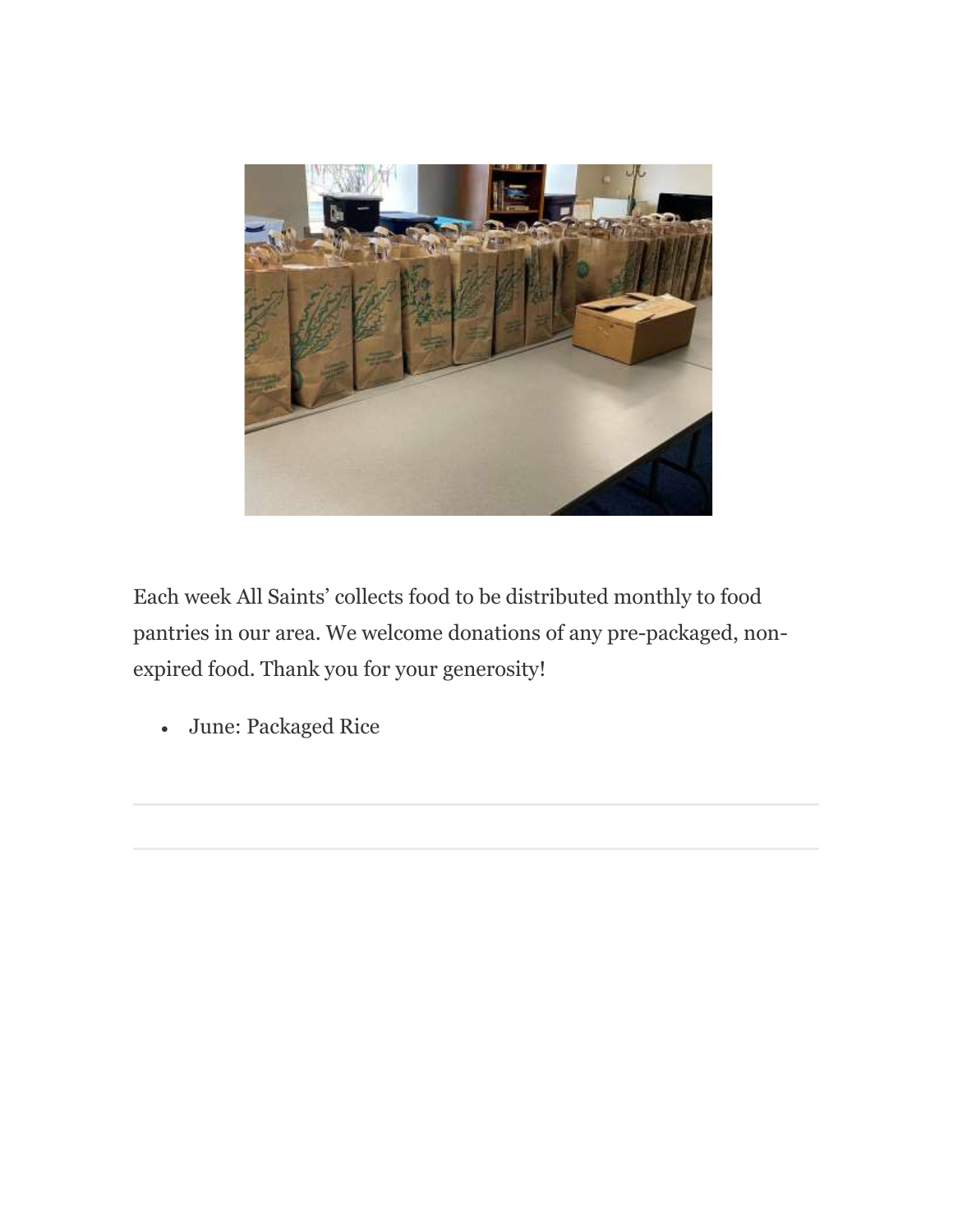

**Easter morning sun shining on the organ pipes** Photo by Ryan Mott

## Upcoming Events

**June 1**: Noonday Prayer and Faith Inquirers, Rose Hall/Zoom at 12:00pm **June 1**: Choir rehearsal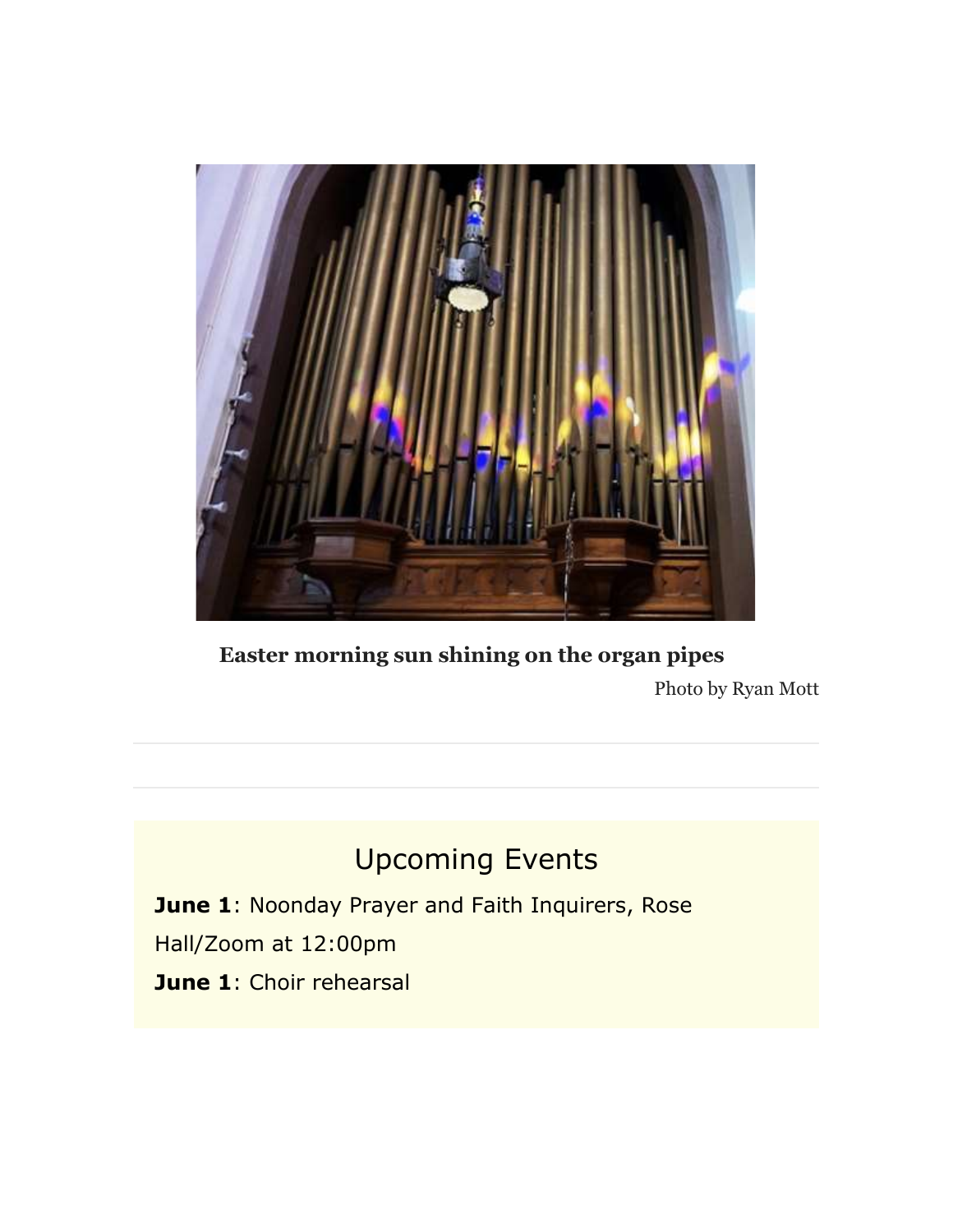**June 5: Feast of Pentecost, wear** red! **June 11**: Churchyard Redesign Work Party, 9-10:30AM **June 12**: Trinity Sunday, Blessing of graduates

## PRAYERS

We pray for our fellow parishioners Derek, Gus, Marie, Trish, Victor, Rose, Susan, Gloria, and Dan Nagle. We also pray for Dorothea Evans Gordon, Mary Tryforos, Margaret Barney, Michael Blake, Clarence Scott, Germaine, Naida Thomas, Merynn Flynn, Karen L., Stephen, Barbara K., Rena, Lusaynie Sirleaf, Victor, Charlie Moss, and Jaime Bernardo.

We pray for those who celebrate birthdays this week especially Rosetta Evans and Barry Turley.

We pray this Memorial Day for those who have died in the service of our country. We pray for those in the armed forces of our country.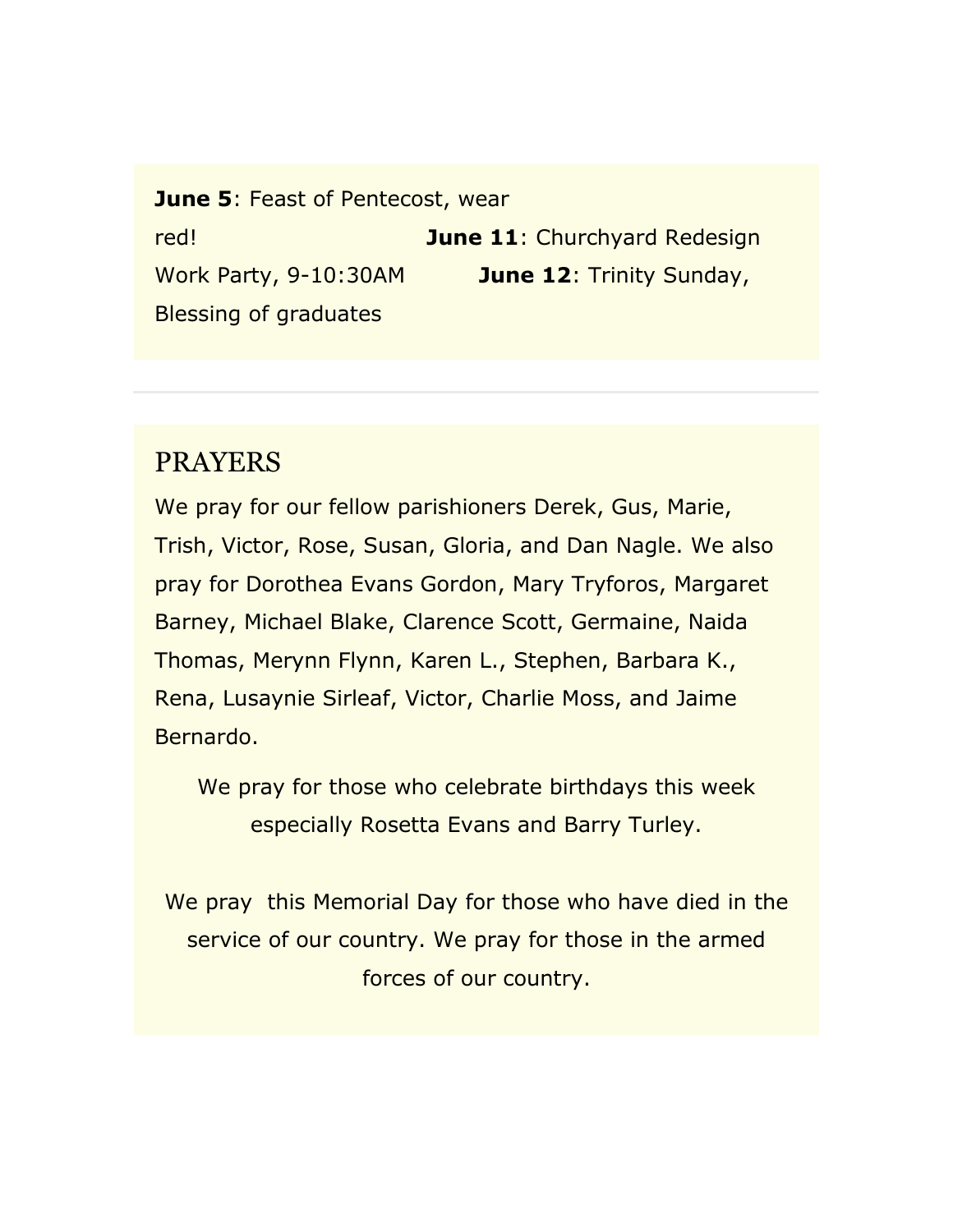Almighty God, we commend to your gracious care and keeping all the men and women of our armed forces at home and abroad. Defend them day by day with your heavenly grace; strengthen them in their trials and temptations; give them courage to face the perils which beset them; and grant them a sense of your abiding presence wherever they may be; through Jesus Christ our Lord. Amen.

## *Share All Saints' With Friends*



## SCRIPTURE READING

*May 29, 2022*

f

First Reading: Acts 16:16-34 Nnenna Amaechina Response: Psalm 97 Nnenna Amaechina Second Reading: Revelation 22:12-14, 16-17, 20- 21 Rosetta Evans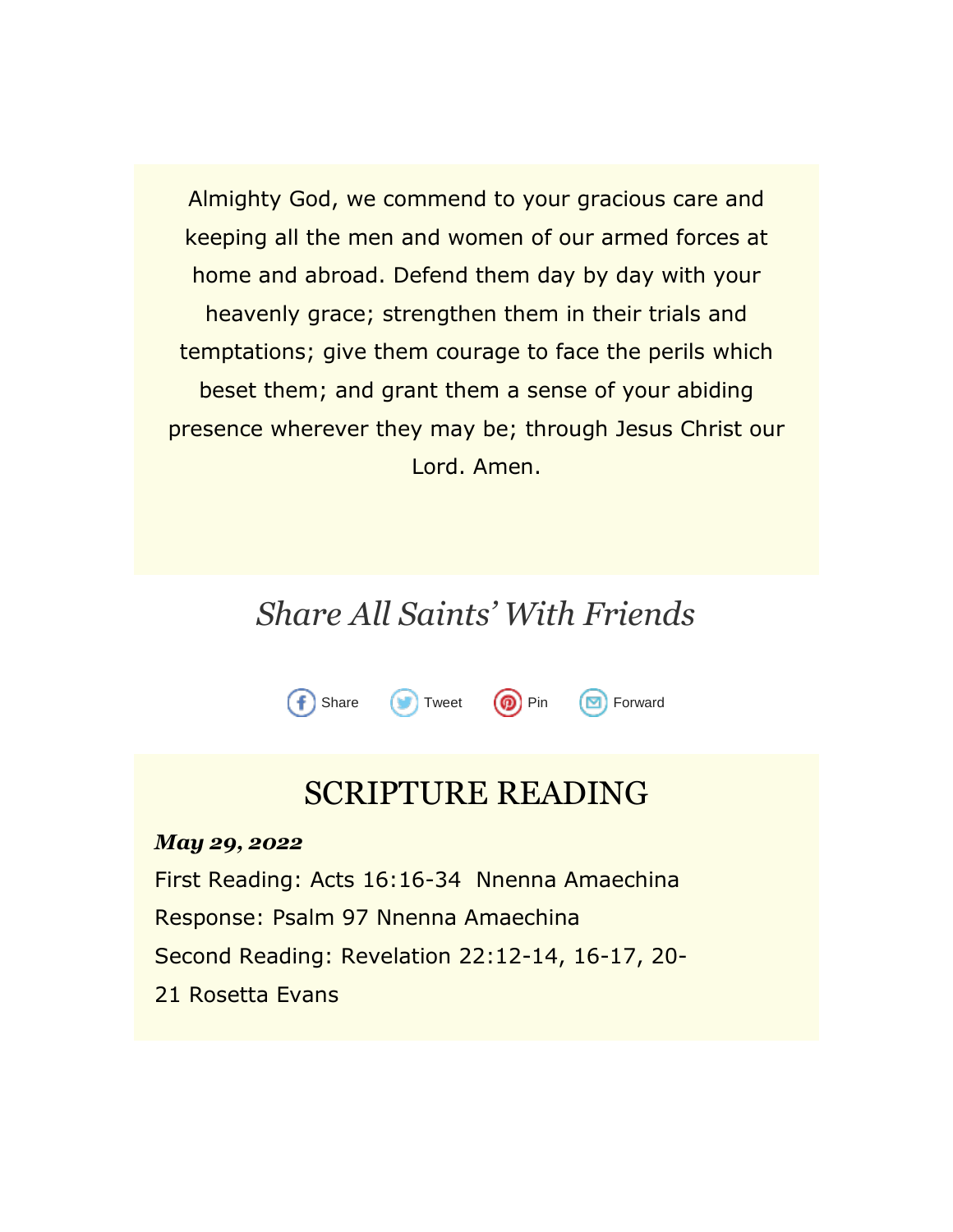Gospel: John 17: 20-26 Prayers of the People:Susan Goodnough

## *June 5, 2022*

First Reading: Acts 2:1-21 Barbara Badio Response: Psalm 104:25-35,37 Barbara Badio Second Reading: Romans 8:14-17 Ed Boyer Gospel: John 14:8-17 Prayers of the People: Wilmar Jennings

# *Publishing Information*

The next regular edition of the e-messenger will be emailed on Thursday, June 2. Please submit any articles or info you may have to **[allsaintsprovidence@gmail.com](https://allsaintsmemorial.us3.list-manage.com/track/click?u=7dd27aa76e5aa692a967a8fe9&id=9f8a4b1a40&e=ed2b772c05)**

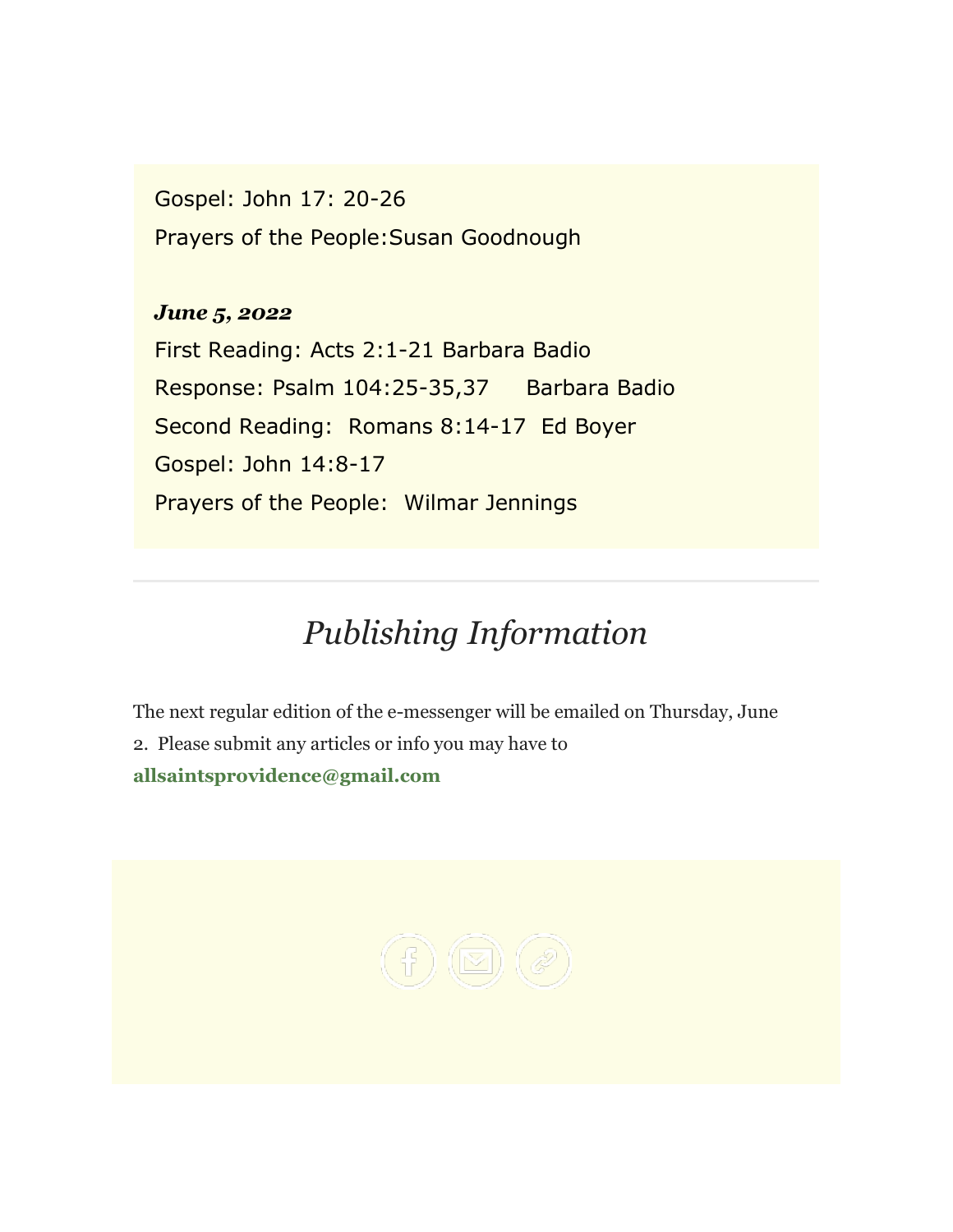#### **Websites:**

**[All Saints' Memorial Church](https://allsaintsmemorial.us3.list-manage.com/track/click?u=7dd27aa76e5aa692a967a8fe9&id=14aedb6423&e=ed2b772c05) [Diocese of RI](https://allsaintsmemorial.us3.list-manage.com/track/click?u=7dd27aa76e5aa692a967a8fe9&id=a864347366&e=ed2b772c05)** · **[The Episcopal Church](https://allsaintsmemorial.us3.list-manage.com/track/click?u=7dd27aa76e5aa692a967a8fe9&id=121375ba79&e=ed2b772c05)**

### **Contact information:**

## **All Saints' Memorial Church (Episcopal) 674 Westminster St Providence, RI 02903**

Parish phone: 401-751-1747 Rev. Julie: 401-480-3941 Office hours: 9am-12 Tuesday-Friday

The Rev. Dr. Julianne Hanavan, Priest-in-Charge **[revjulhan@gmail.com](mailto:revjulhan@gmail.com?subject=Response%20to%20e-Parish%20Messenger)**

> Dr. Barry Turley, Director of Music 401-751-1747

Andrea Hutnak, Deacon-in-training **[andreahutnak@gmail.com](mailto:andreahutnak@gmail.com)**

Newsletter submissions: **[allsaintsprovidence@gmail.com](mailto:allsaintsprovidence@gmail.com)**